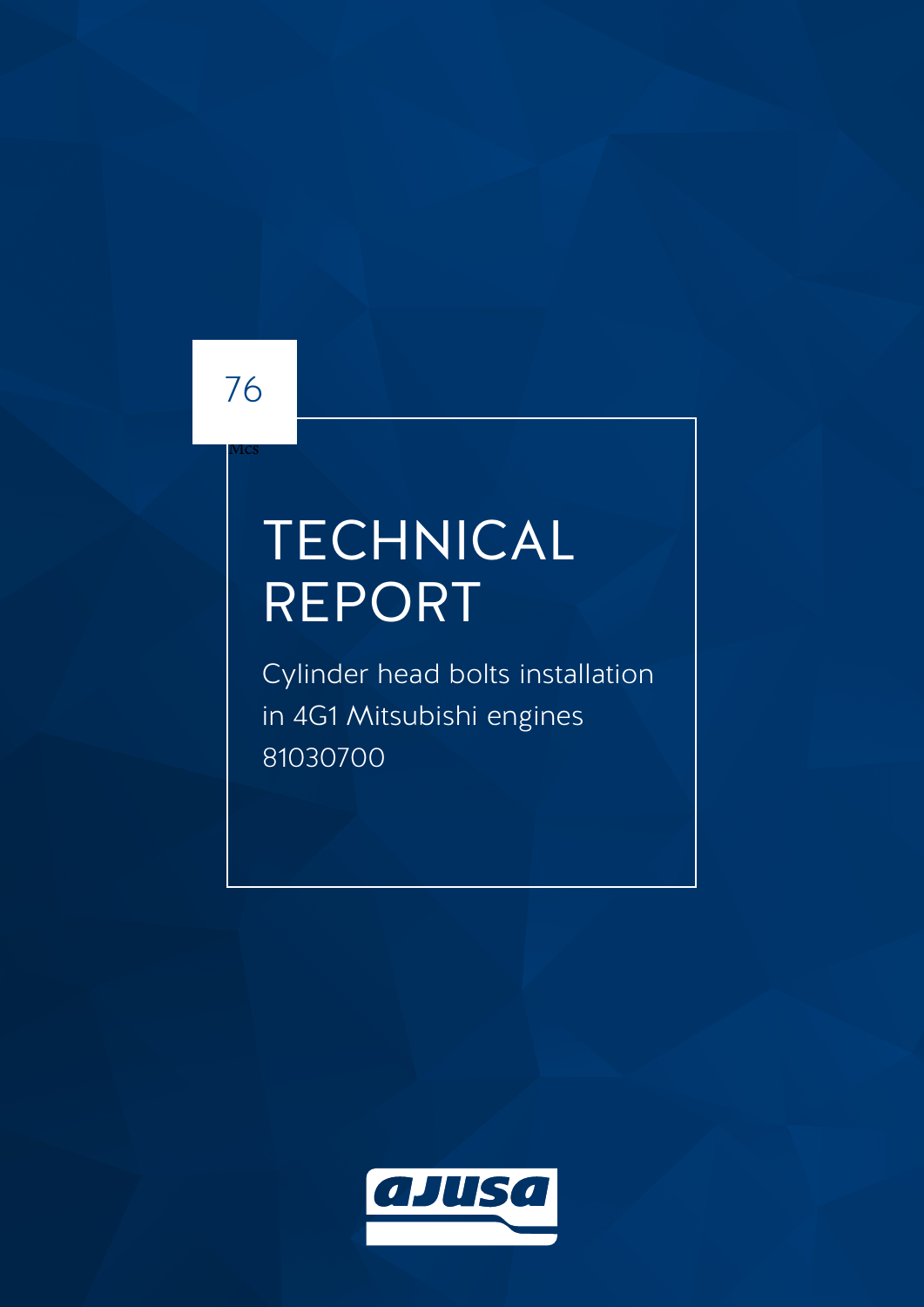## TECHNICAL REPORT



## PURPOSE

Inform the customer about the assembly of cylinder head bolts set 81030700, in Mitsubishi 4G13, 4G15 and 4G18 engines.

### **DESCRIPTION**

The family of 4G1, also called "Mitsubishi Orion", based on internal combustion engines with inline-four cylinders, have been produced by Mitsubishi Motors since the 70s.

The displacement rounds between 1.2 and 1.6 liters, and it were introduced in the Colt model and its variants. These engines were also installed in other models such as: Lancer, Mirage, Space Star, Tredia, etc.

Since its introduction until its last variants of 2003, they experiment different modification and power increases, which has lead to a change of material in the head gasket and in the metric thread of the cylinder head bolts.

#### Fiber cylinder head gasket 10078500

At the beginning, the raw material of the cylinder head gasket was fiber. In the fiber gaskets, the sealing surface is produced in the entire surface of the gasket.

Because of this increased area, to achieve the effective closing pressure, is necessary a highly tightening.

On the other hand, the tightening used is only for torque tightening, so if the bolts are in good conditions, it isn't necessary to replace them. For this reason, Ajusa doesn't manufacture the bolts set for this cylinder head gasket.

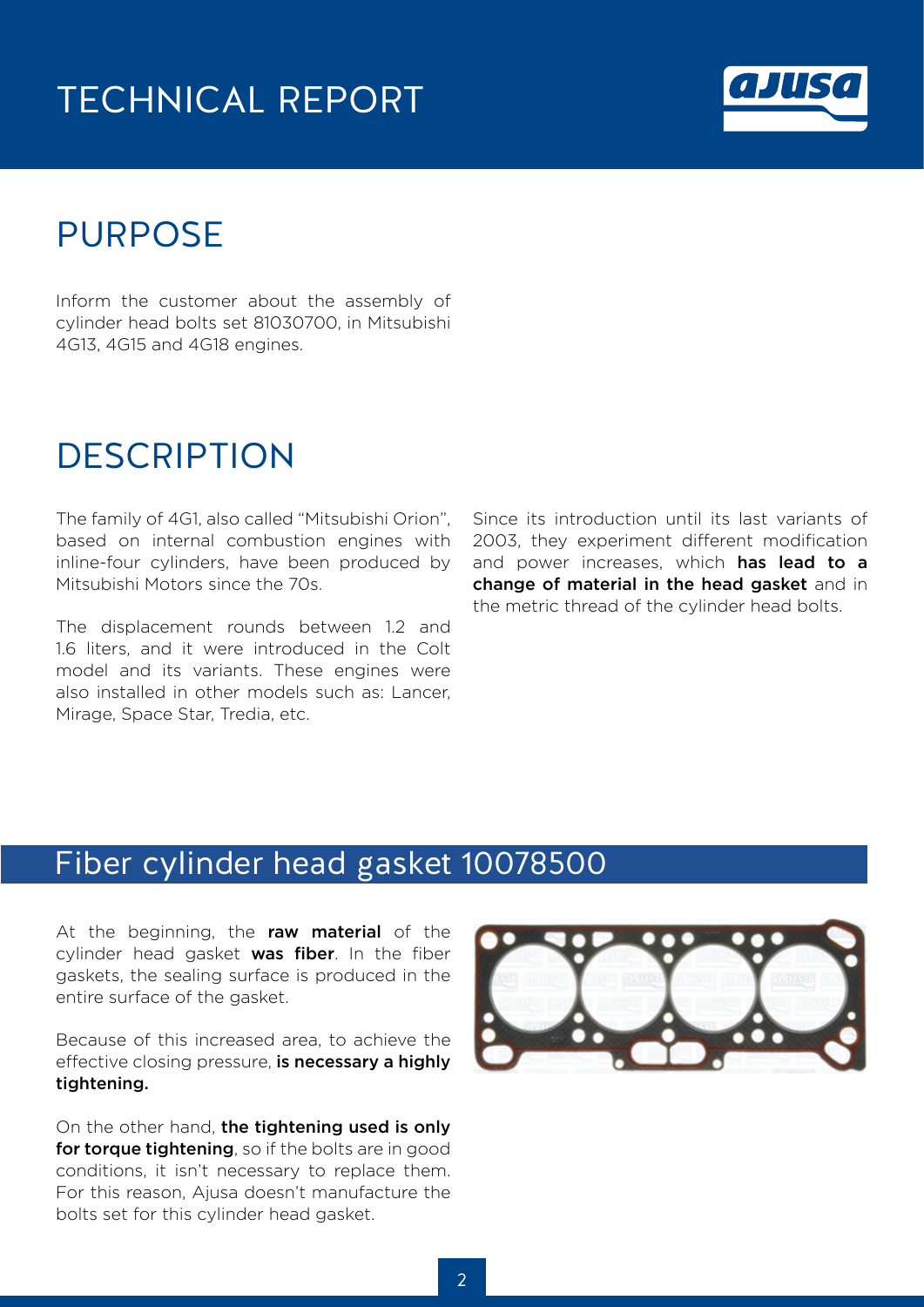

#### MLS cylinder head gasket 10144500, 10158900, 10159000, 10188800

As mentioned above, with the increased power and development of new sealing technologies, this engines family began to install MLS cylinder head gasket (Multi-Layer Steel).

In the MLS gasket, the sealing is produced mostly in the metal beads of the external layer, being a smaller contact surface. To achieve the effective closing pressure, is not necessary a tightening procedure as high as in the fiber gasket case.

In a smaller tightening procedure, the cylinder head bolts have a lower metric thread (M9) than those used with the fiber gasket (M10).

The torque to yield of the final steps improves the effective closing pressure over the entire range of working operation of the engine, but on the other hand, forces the replacement of the cylinder head bolts because they are permanently deformed.

For torque to yield, Ajusa manufactures the corresponding cylinder head bolts:



81030700



10188800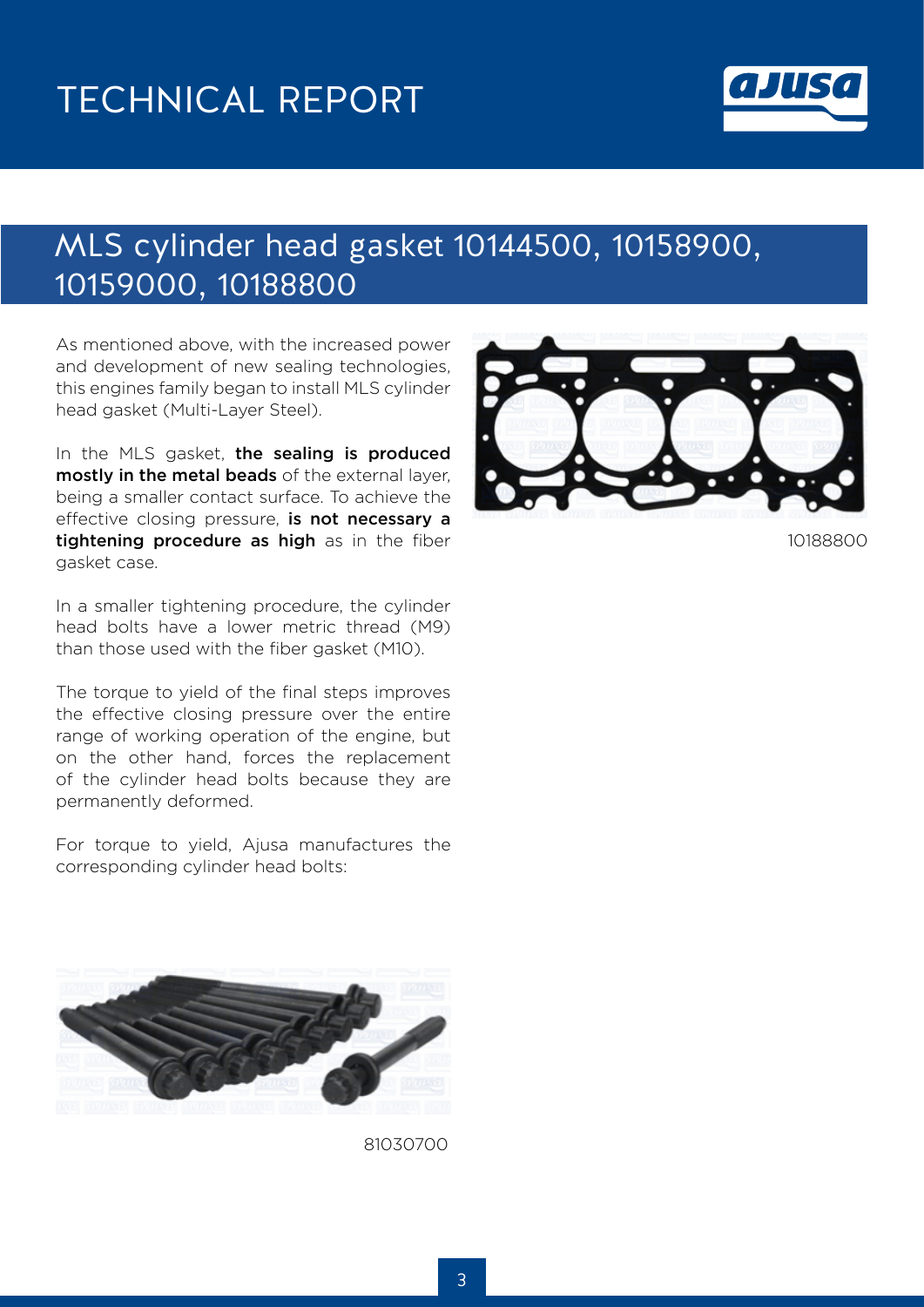## TECHNICAL REPORT



#### Mounting Mistakes

Each vehicle must install the cylinder head gasket of the material work which was designed, that means, if the **vehicle presents fiber gasket**, its very important that an MLS gasket is NOT installed, and vice versa.

Apart from changing the gasket material, other factors also will vary, such as the tightening procedure, the metric thread, the sealing area, the thickness of the gasket, etc...

In the case of installing a fiber gasket on engines which must install a MLS, if we apply the tightening procedure of the fiber gasket to the bolts of the MLS gasket, these will not be able to experiment such a high torque and will end up stretching and even breakage.

Below, it can be seen a picture of a cylinder head bolt cracked because of this reason.



In the following table we can see which bolt must install each cylinder head gasket.